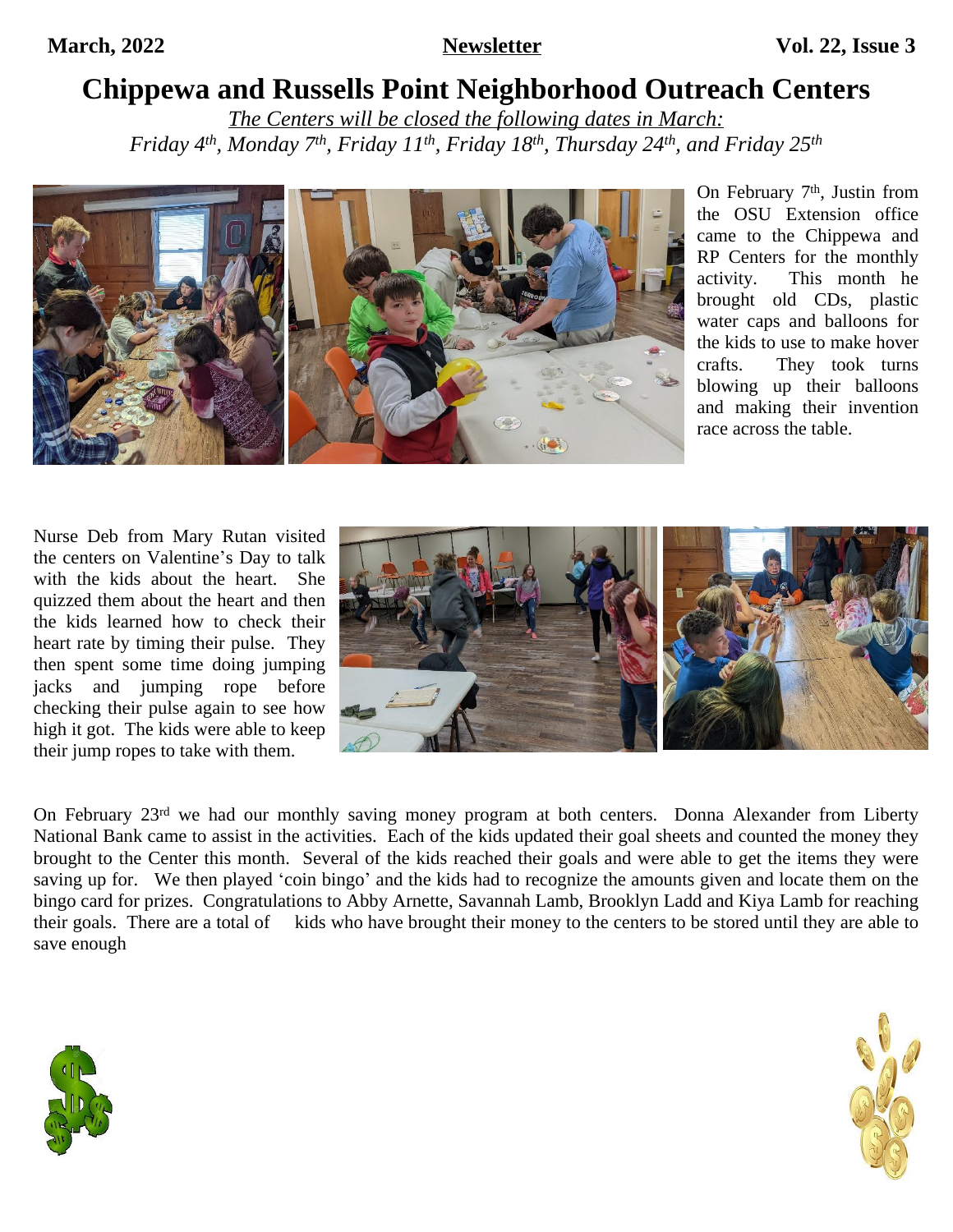

This month at the birthday parties the kids at the Centers engaged in a skills competition with nerf guns before teaming up to hunt and try and capture the other team's "mascot". The kids decorated and named their styrofoam mannequin heads before hiding them and trying to keep the other team from capturing them.



### **Upcoming Events at Chippewa**

- **Friday Movie Nights ~***Thursday, March 3rd~* Clifford*; Thursday, March 10th~*The Adams Family 2
- **Healthy Choices with Nurse Deb ~** *Wednesday, March 16th at 4:30 pm.*
- **Saving Money with Liberty Bank ~** *Monday, March 21st at 4:30 pm*
- **St. Patrick's Day/ Birthday Party ~** *Thursday, March 17th at 4:30 pm.*

#### **Upcoming Events at Russells Point**

- $\triangleright$  **Healthy Choices with Nurse Deb**  $\sim$  *<u>Wednesday, March 16<sup>th</sup> at 6:00 pm.</u>*
- **Saving Money with Liberty Bank ~** *Monday, March 21st at 6:00 pm.*
- **St. Patrick's Day/ Birthday Party ~** *Wednesday, March 23rd at 6:00 pm.*

### **Thank you!**

- Padrone's Pizza for continuing to donate the two large pizzas for the kids who do homework on Tuesdays.
- Mary Jean Kohler, Suzy Mallory and Chris Christensen for helping with homework.
- Deb Orr from Mary Rutan for coming and talking with the kids about the heart and keeping healthy.
- Donna Alexander from Liberty Bank for helping with the Saving Money program.
- Justin Bower from the OSU Extension Office for helping the kids make hover crafts with old CDs.
- Rob Underwood and Kelly Tebbe for assisting with filling out grant application in attempt to expand our upcoming summer programming.

#### **March Birthdays**

Grace Strong ~ 1<sup>st</sup> Maelianna Rainey ~ 8<sup>th</sup> Dalton Longwell ~ 12<sup>th</sup> Lincoln Collins & Erik Hoffer ~ 18<sup>th</sup>

Wendell Hurless ~ 19<sup>th</sup> Anela Hatfield ~23<sup>rd</sup>

### **Chippewa Outreach Center** *Russells Point (At Galilee Lutheran Church)*

 13976 Ironwood Avenue in Lakeview 301 Lincoln Boulevard in Russells Point Phone: 937-843-9283 Fax: 937-843-9283 Phone: 937-843-9283 Fax: 937-843-9283